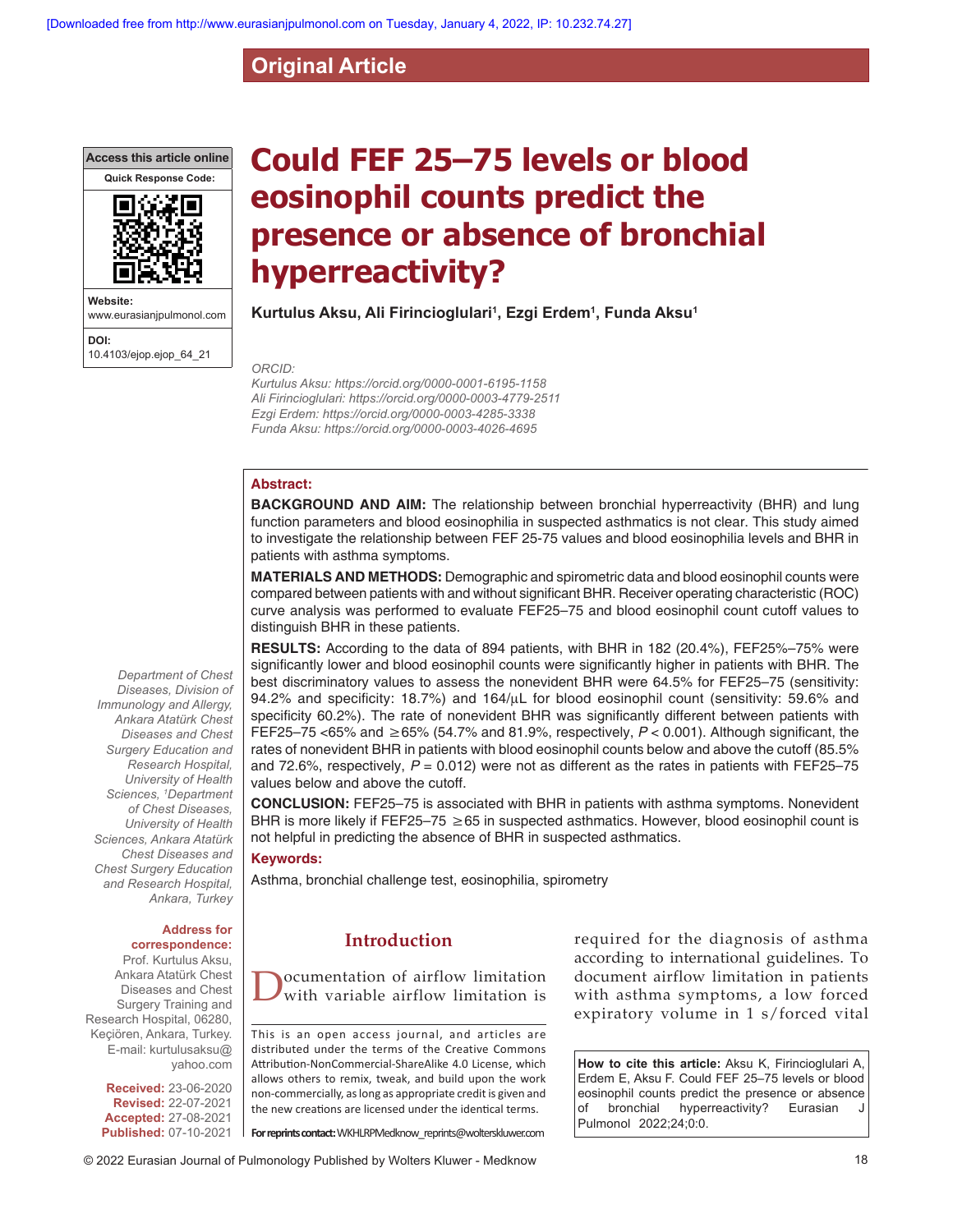#### Aksu, *et al*.: FEF25–75, eosinophilia, and bronchial hyperreactivity

capacity (FEV1/FVC) ratio  $( $0.75-0.80$  in adults) must$ be confirmed in at least one clinical visit. Documentation of a positive bronchodilator reversibility test is the most commonly appraised parameter to confirm the excessive variability in lung function for the diagnosis of asthma.[1] When no positive bronchodilator reversibility test is detected in patients with asthma symptoms, the bronchial provocation test is an alternative diagnostic method to document excessive variability in lung function.[1,2] Asthma diagnosis may be verified in patients if provocative concentration of methacholine producing a fall in FEV1 of 20% (PC<sub>20</sub>) values are <4 mg/ml.<sup>[3]</sup>

With increasing awareness of the contribution of small airways in the pathogenesis of asthma, forced expiratory flow in 25%–75% of vital capacity (FEF25–75) measurements were suggested to be a more sensitive parameter compared to FEV1 for diagnosis and follow-up of asthmatics.<sup>[4-6]</sup> Impaired FEF25–75 may suggest bronchial hyperreactivity (BHR) in people who describe asthma symptoms. However, the main problem is that no guidelines are provided for finding normal FEF25–75 values.[7]

The eosinophilic inflammation is in part responsible for airway hyperreactivity. As for the increase in eosinophil counts and eosinophil activation markers in respiratory tract isolates, the increase in eosinophils in peripheral blood is also associated with asthmatic disease activity.[8‑12] Eosinophilic airway inflammation may also be present in asthmatic patients with normal lung function and clinically well-controlled asthma.[13] Therefore, conventional assessments of airway obstruction may not be sensitive enough to reflect the extent of asthmatic activity.

This study was designed to evaluate the relationship between spirometric parameters, particularly FEF25–75 and blood eosinophil counts and BHR, in patients with asthma symptoms. More specifically, it was aimed to assess whether impairment of FEF25–75 and increased blood eosinophilia is related to a more severe BHR in suspected asthmatics with no apparent reversible airway obstruction in spirometric tests.

# **Materials and Methods**

## **Data collection**

A retrospective study was conducted to evaluate the data of patients who were examined for symptoms suggestive of asthma and underwent methacholine challenge test in an outpatient clinic of a tertiary chest diseases hospital between January and December 2017. Adult patients aged 18–80 years with complete spirometric data in the file information were included in the study. Demographic data, spirometric values, and blood eosinophil levels of the patients were obtained from the hospital files.  $PC_{20}$ values below 4 mg/ml in methacholine challenge tests were considered as significant BHR.<sup>[3]</sup>

#### **Outcome measures**

Demographic and spirometric data and peripheral blood eosinophil counts were compared between patients with and without significant BHR. The relationship between lung function parameters and peripheral blood eosinophil count and significant BHR was evaluated. Discriminative values of FEF25%–75% and eosinophil counts for nonevident BHR were assessed.

#### **Statistical analysis**

Continuous variables were expressed as mean± standard deviation, and categorical variables were expressed as numbers (percentages). For comparisons, independent student's *t*‑test and Chi‑square test were used for continuous and categorical variables, respectively. The relationship between the presence of BHR and continuous variables was evaluated by Spearman's correlation coefficient. A receiver operating characteristic (ROC) curve analysis was performed to assess the ability of the FEF25%–75% and peripheral blood eosinophil count levels to determine the absence of BHR. All statistical tests were two sided, and *P* < 0.05 was considered statistically significant. The analyses were performed using Statistical Package for the Social Sciences, IBM Corp., Armonk, NY, USA version 22.

## **Standard protocol approvals**

The study was approved by the Ankara Keçiören Educational Research Hospital Clinical Research Ethics Committee (December 21, 2018/614).

## **Results**

The present study included 894 adults with a median age of 44 years (range: 58 years) and the gender distribution of 581 females (65.0%) and 313 males (35.0%). Among the study population, 182 patients (20.4%) had significant BHR. While age and body mass index of patients with and without significant BHR were not different significantly, the proportion of females was significantly higher among patients with significant BHR compared to those without significant BHR (*P* = 0.002). Peripheral blood eosinophil counts were present in the file information of 258 patients. All spirometric values, including FEV1, FVC, and FEF25–75 values, were significantly lower in patients with significant BHR compared to those without significant BHR, and mean blood eosinophil counts were significantly higher [Table 1]. Evaluation of the relationship between lung functions and blood eosinophil counts and significant BHR revealed that FEF25–75 and FEF25%–75% values are weak to moderately related to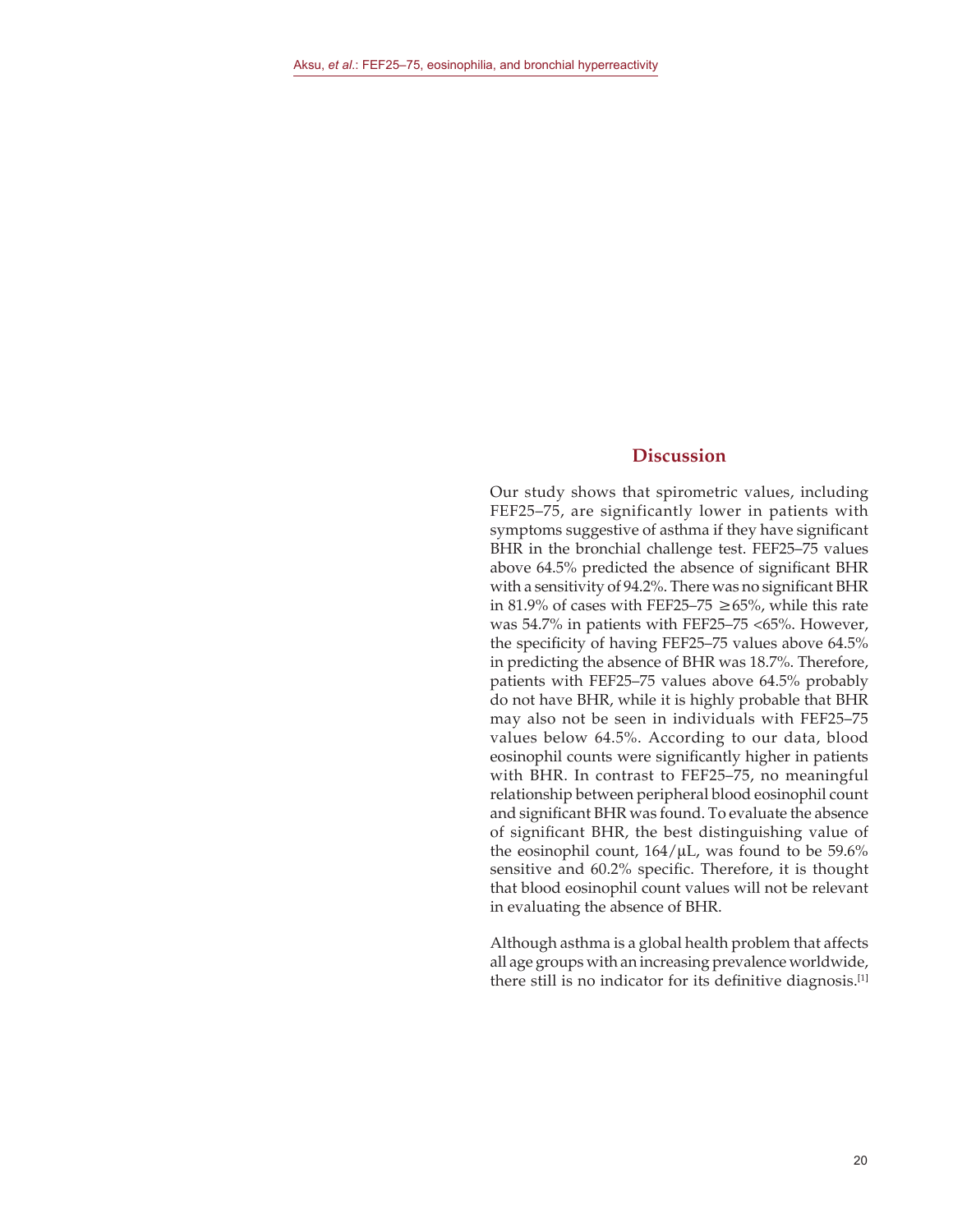#### Aksu, *et al*.: FEF25–75, eosinophilia, and bronchial hyperreactivity

| Table 3: Comparison of forced expiratory flow at 25%-75% of the forced vital capacity and blood eosinophil<br>count values between patients with and without significant bronchial hyperreactivity |            |                                                                                                          |              |
|----------------------------------------------------------------------------------------------------------------------------------------------------------------------------------------------------|------------|----------------------------------------------------------------------------------------------------------|--------------|
|                                                                                                                                                                                                    |            | Patients with significant BHR ( $n=182$ ), $n$ (%) Patients without significant BHR ( $n=712$ ), $n$ (%) | P            |
| FEF25%-75%                                                                                                                                                                                         |            |                                                                                                          |              |
| < 65                                                                                                                                                                                               | 34(45.3)   | 41 (54.7)                                                                                                | $< 0.001***$ |
| $\geq 65$                                                                                                                                                                                          | 148 (18.1) | 671 (81.9)                                                                                               |              |
| Blood eosinophil count $(\mu L)$                                                                                                                                                                   | $n = 52$   | $n = 206$                                                                                                |              |
| $≤164$                                                                                                                                                                                             | 21 (14.5)  | 124 (85.5)                                                                                               | $0.012**$    |
| >164                                                                                                                                                                                               | 31(27.4)   | 82 (72.6)                                                                                                |              |

*P* significant at levels of \*\**P*<0.05, \*\*\**P*<0.001. FEF25%-75%: Forced expiratory flow at 25%-75% of the forced vital capacity, BHR: Bronchial hyperreactivity. Chi‑square test



**Figure 1:** Receiver operating characteristic curves of force expiratory flow 25–75 measurement and eosinophil count in the diagnoses of bronchial hyperreactivity

for newly diagnosed asthma when conventional spirometry parameters are normal.<sup>[7,16]</sup> Studies have been conducted on whether impaired FEF25–75 values can be used in the early diagnosis of asthma, as it reflects small‑airway obstruction. It was reported that FEF25%–75% predicted was well correlated with bronchodilator responsiveness in asthmatic children with normal FEV1 and that FEF25%–75% may be clinically relevant in predicting reversible airflow obstruction.[17] Two previous reports suggested that FEF25%–75% could potentially be a predictor of BHR. Patients with a positive methacholine challenge test were reported to have significantly lower FEF25%–75% compared to those with negative test results, and a low FEF25-75 could potentially predict BHR.<sup>[7,16]</sup> In the study conducted by Raji *et al*., to determine the relationship between baseline FEF25–75 and BHR, a FEF25–75 cutoff value was not found to distinguish patients with and without hyperreactivity.[7] In our study, patients with FEF25–75  $\geq$  65% had significantly higher rates of cases without significant BHR than those with FEF25–75 <65%. Although the threshold value of FEF25–75 with high sensitivity and specificity could not be found in this study, the sensitivity of FEF25–75 values above 64.5% indicating the absence of significant BHR was found to be 94.2%. On the other hand, due

to the low specificity of this threshold value, it was determined that FEF25–75 values below 64.5% could not indicate the presence of BHR. In a multicenter study, investigating whether the use of FEF25%–75% and FEF75% in spirometric examination adds more information than the FEV1, FVC, and FEV1/FVC ratio, it was concluded that it did not provide any superiority in clinical decision-making.<sup>[18]</sup>

Eosinophilia is another parameter that reflects asthmatic activity.[10‑12] However, the relationship between blood eosinophilia and BHR is not fully enlightened. In 2000, Gibson *et al*. have reported that airway responsiveness is associated with the severity of airway inflammation in asthmatics.[19] Furthermore, a strong association was reported between peripheral eosinophilia and airway hyperresponsiveness assessed by methacholine challenge test.[20] In our study, mean blood eosinophil counts were significantly higher in patients with significant BHR compared to those without significant BHR. However, the threshold value of the blood eosinophil count to indicate the absence of significant BHR, calculated as 164/ µL by ROC analysis, had a sensitivity of only 59.6% and a specificity of only 60.2%. Therefore, no cutoff value of the blood eosinophil count was determined to be relevant in predicting BHR in patients with suspected asthma.